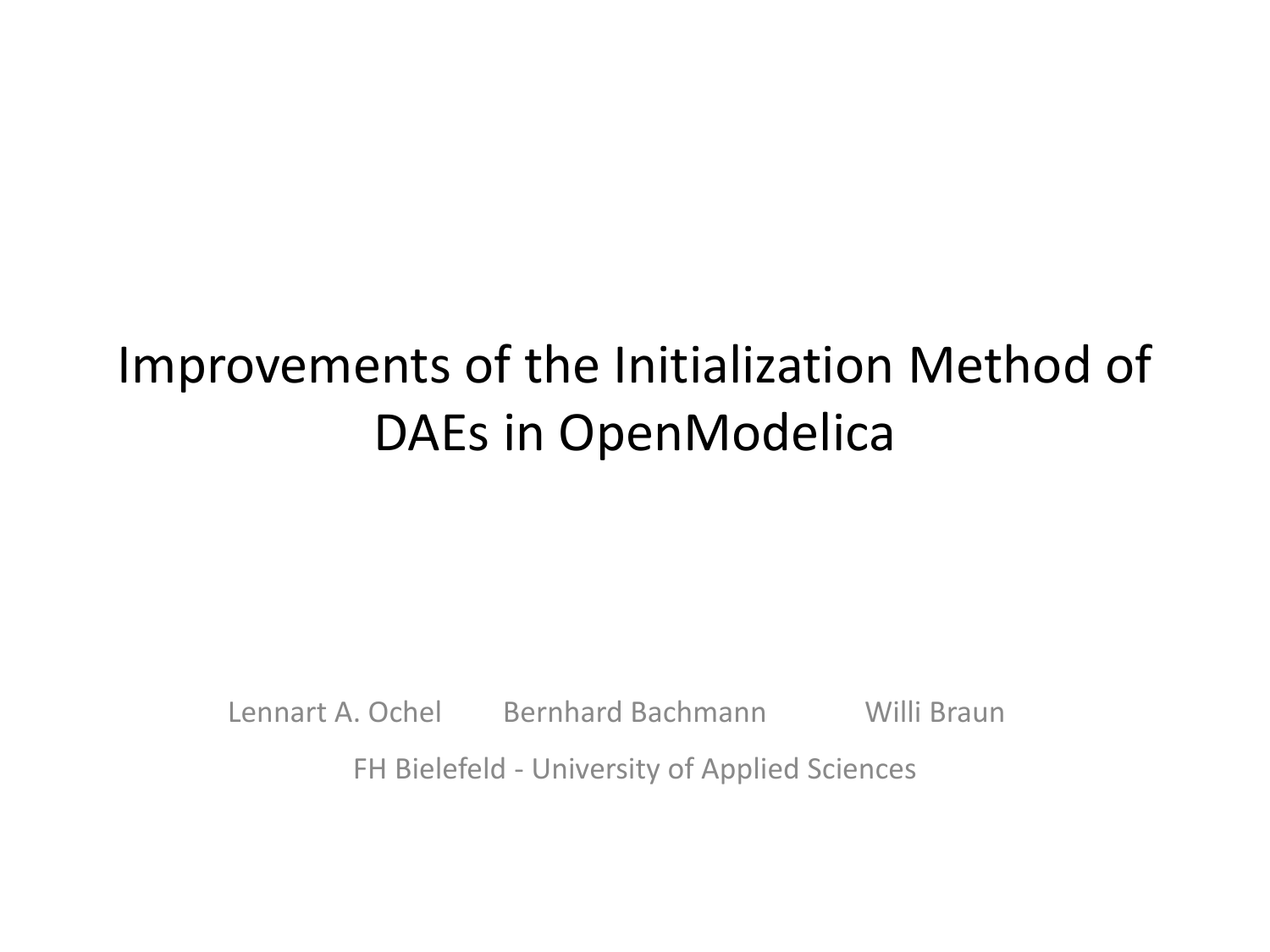## **Outline**

- $\Rightarrow$  Mathematical Formulation of Hybrid DAEs
- $\Rightarrow$  Symbolic Transformation Steps
- $\Rightarrow$  Initialization in Modelica (Conventional)
- $\Rightarrow$  Initialization in OpenModelica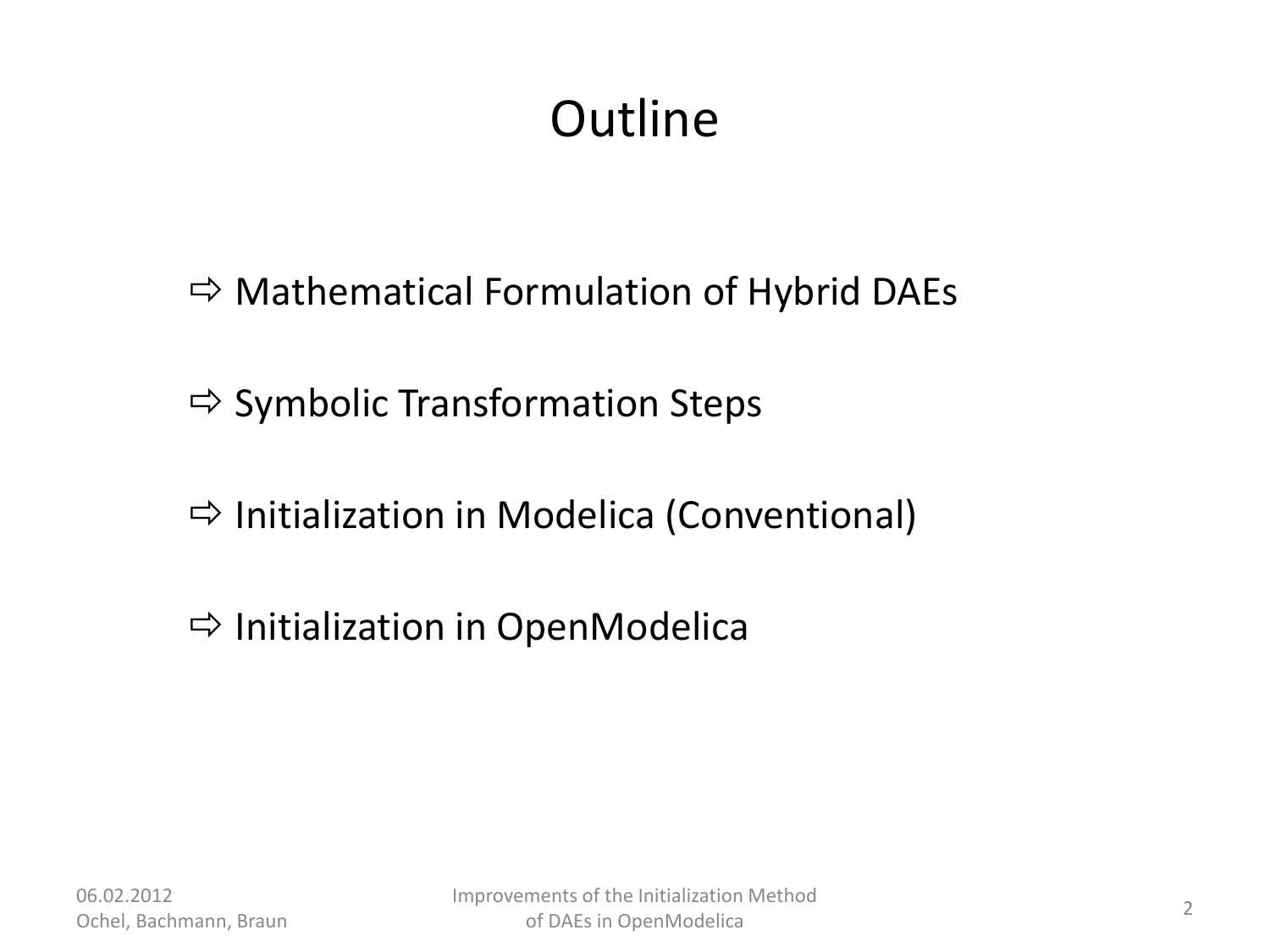#### Mathematical Formalism

#### general representation of hybrid DAEs:

$$
\underline{0} = \underline{f}\left(t, \underline{\dot{x}}, \underline{x}, \underline{y}, \underline{u}, \underline{q}, \underline{q}_{pre}, \underline{c}, \underline{p}\right)
$$

| $t\,$                     | time                                     |
|---------------------------|------------------------------------------|
| $\dot{x}(t)$              | vector of differentiated state variables |
| x(t)                      | vector of state variables                |
| y(t)                      | Vector of algebraic variables            |
| u(t)                      | vector of input variables                |
| $q(t_e)$ ; $q_{pre}(t_e)$ | vectors of discrete variables            |
| $c(t_e)$                  | vector of condition expressions          |
| $\boldsymbol{p}$          | vector of parameters/constants           |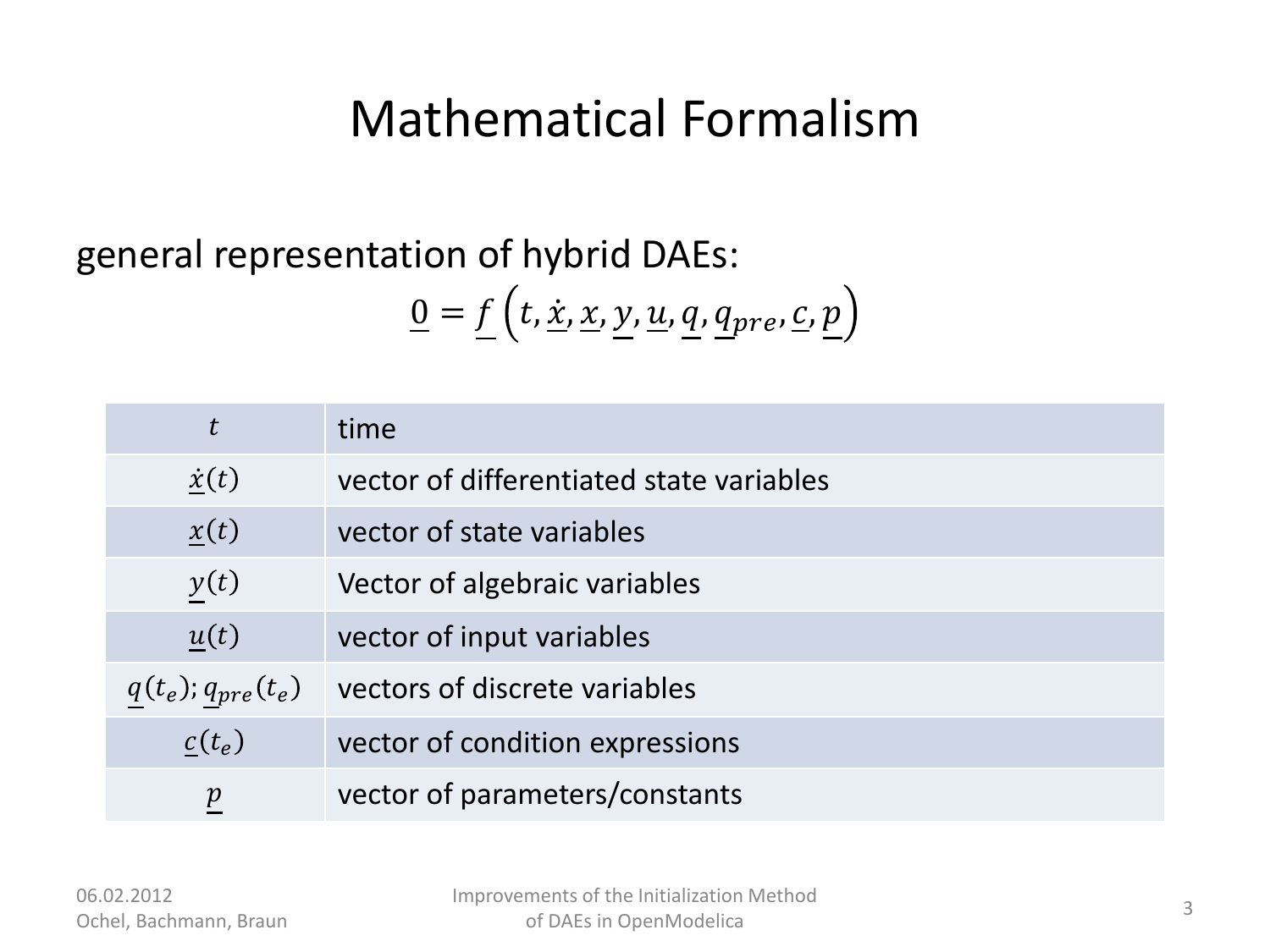# Principles of Numerical Integration Methods (Example: Explicit Euler Method)

Integration of explicit ordinary differential equations (ODEs):

$$
\dot{\underline{x}}(t) = \underline{f}\Big(t, \underline{x}(t), \underline{u}(t), \underline{p}\Big), \qquad \underline{x}(t_0) = \underline{x}_0
$$

Numerical approximation of the derivative and/or right-hand-side:

and/or right-hand-side:  
\n
$$
\dot{\underline{x}}(t_n) \approx \frac{\underline{x}(t_{n+1}) - \underline{x}(t_n)}{t_{n+1} - t_n} \approx \underline{f}\left(t_n, \underline{x}(t_n), \underline{u}(t_n), \underline{p}\right)
$$

Iteration scheme:

$$
\chi(t_{n+1}) \approx \chi(t_n) + \left(t_{n+1} - t_n\right) \cdot \underline{f}\left(t_n, \underline{x}(t_n), \underline{u}(t_n), \underline{p}\right)
$$

Calculating an approximation of *x*(*tn+*<sup>1</sup> ) based on the values of *x*(*t<sup>n</sup>* ) Here: Explicit Euler integration

method

#### Convergence?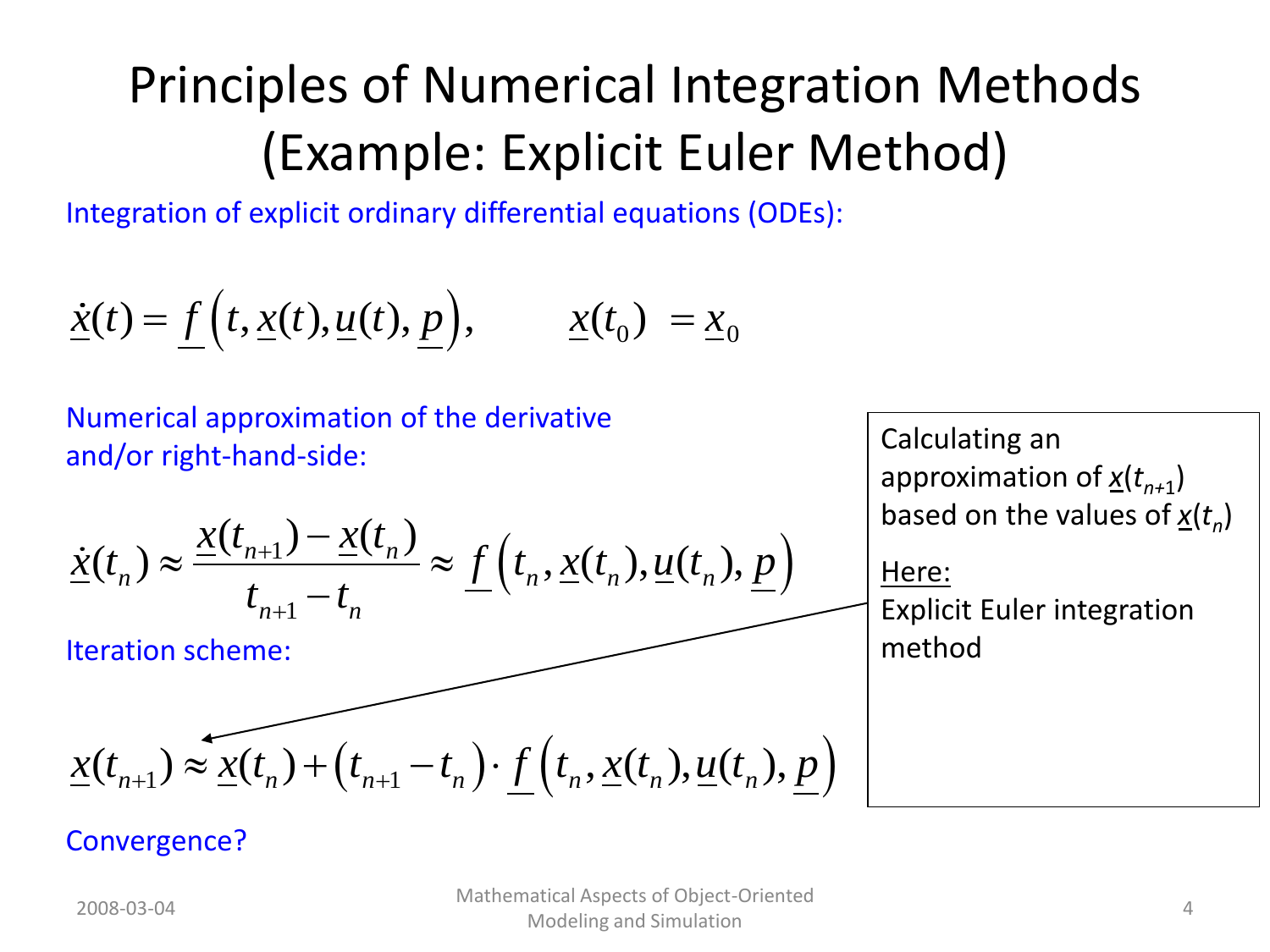### Symbolic Transformation Steps

Transform to explicit state-space representation:

$$
\underline{0} = \underline{f}\left(t, \underline{x}, \underline{x}, \underline{y}, \underline{u}, \underline{q}, \underline{q}_{pre}, \underline{c}, \underline{p}\right) \longrightarrow \underline{0} = \underline{f}\left(t, \underline{z}, \underline{x}, \underline{u}, \underline{q}, \underline{q}_{pre}, \underline{c}, \underline{p}\right) \underline{z} = \left(\frac{\underline{x}}{\underline{y}}\right)
$$
\n
$$
\underline{z} = \left(\frac{\underline{x}}{\underline{y}}\right) = \underline{g}\left(t, \underline{x}, \underline{u}, \underline{q}, \underline{q}_{pre}, \underline{c}, \underline{p}\right) \longrightarrow \frac{\underline{x} = \underline{h}\left(t, \underline{x}, \underline{u}, \underline{q}, \underline{q}_{pre}, \underline{c}, \underline{p}\right)}{\underline{y} = \underline{k}\left(t, \underline{x}, \underline{u}, \underline{q}, \underline{q}_{pre}, \underline{c}, \underline{p}\right)}
$$

Implicit function theorem:

• Necessary condition for the existence of the transformation is that the following matrix is regular at the point of interest:

$$
\det\left(\frac{\partial}{\partial \underline{z}} f\left(t, \underline{z}, \underline{x}, \underline{u}, \underline{q}, \underline{q}_{pre}, \underline{c}, \underline{p}\right)\right) \neq 0
$$

 $\lambda$  .  $\lambda$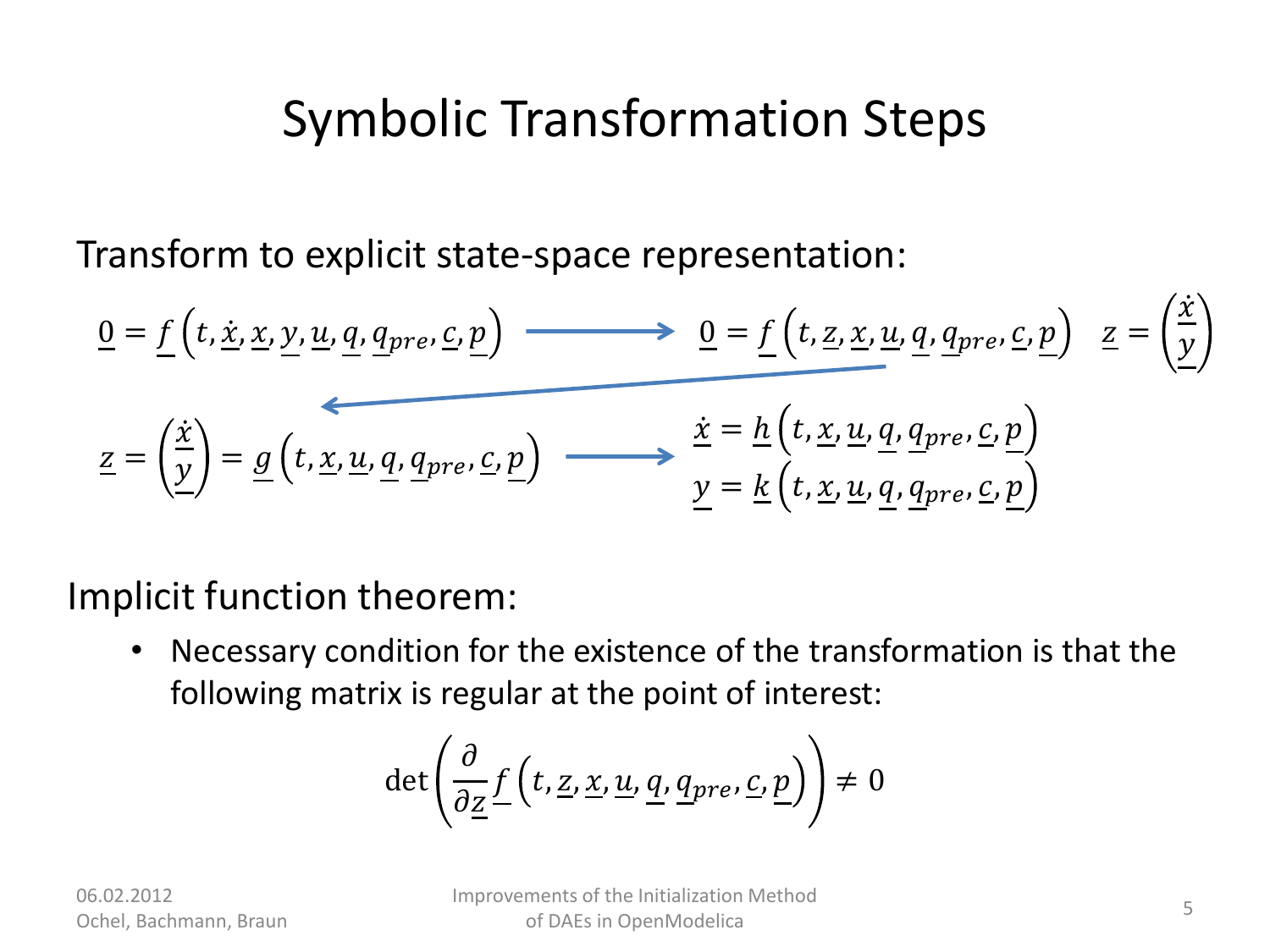## Initialization in Modelica

#### Initialization of "free" state variables

• same number of "free" states and additional equations

#### Initialization of "free" parameters

• same number of "free" parameters and additional equations

#### Initialization mechanism in Modelica

- initial equation/algorithm sections
- attribute fixed, start and nominal

$$
\underline{0} = \underline{f}\left(t, \underline{x}, \underline{x}, \underline{y}, \underline{u}, \underline{q}, \underline{q}_{pre}, \underline{c}, \underline{p}\right)
$$
\n
$$
\underline{0} = \underline{f}\left(t, \underline{z}, \underline{x}, \underline{u}, \underline{q}, \underline{q}_{pre}, \underline{c}, \underline{p}\right) \quad \underline{z} = \left(\frac{\underline{x}}{\underline{y}}\right)
$$
\n
$$
\underline{z} = \left(\frac{\underline{x}}{\underline{y}}\right) = \underline{g}\left(t, \underline{x}, \underline{u}, \underline{q}, \underline{q}_{pre}, \underline{c}, \underline{p}\right)
$$
\n
$$
\underline{\dot{x}} = \underline{h}\left(t, \underline{x}, \underline{u}, \underline{q}, \underline{q}_{pre}, \underline{c}, \underline{p}\right)
$$
\n
$$
\underline{y} = \underline{k}\left(t, \underline{x}, \underline{u}, \underline{q}, \underline{q}_{pre}, \underline{c}, \underline{p}\right)
$$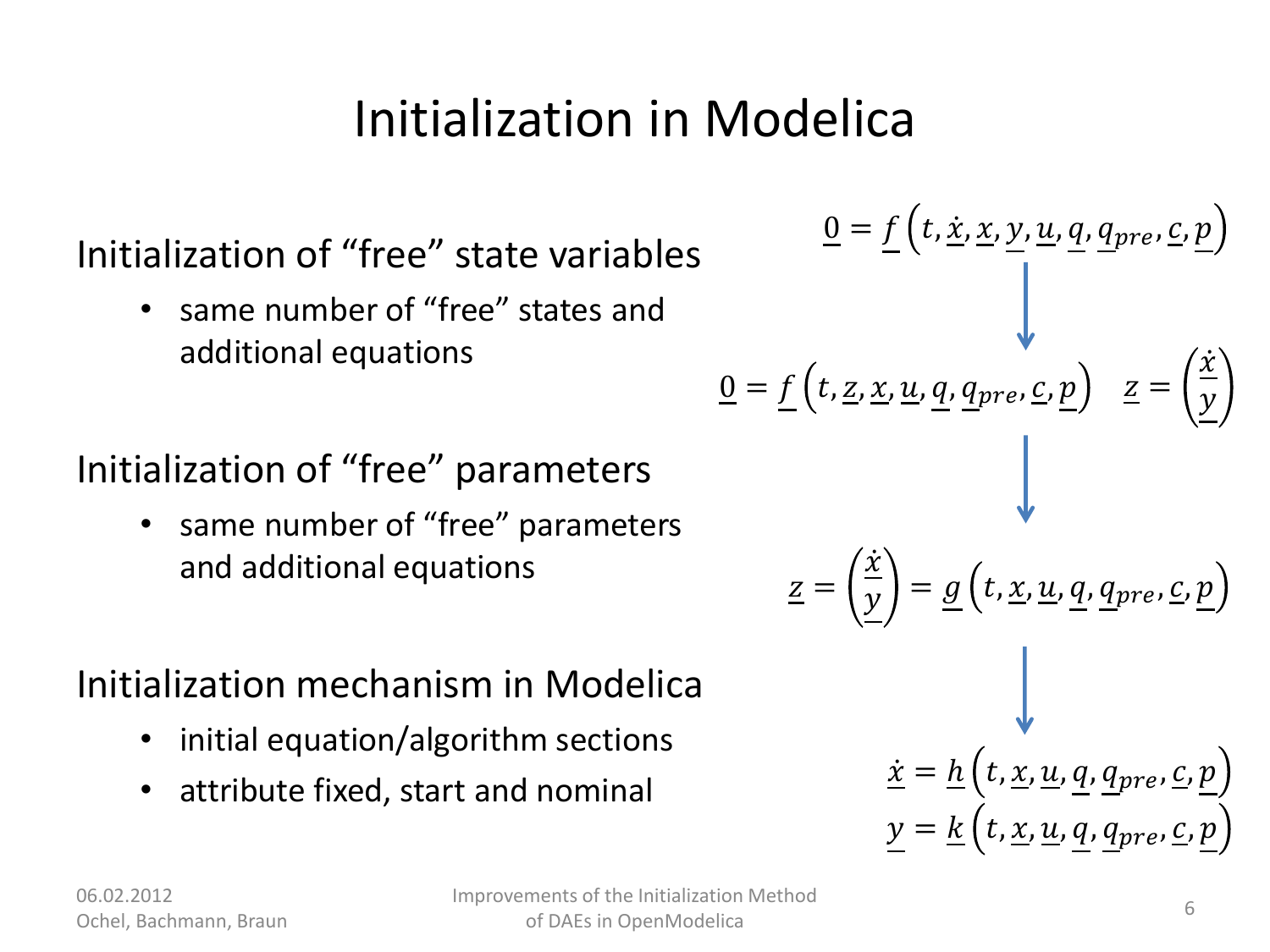### Initialization in OpenModelica

#### Nonlinear system of equations

- $m$ , number of equations
- $n$ , number of variables
- $m \geq n$ , over-determined
- $m \leq n$ , under-determined

#### Corresponding minimization problem

• solution solves the nonlinear system of equations

$$
G_1(z_1, \ldots, z_n) = 0
$$
  

$$
\vdots
$$
  

$$
G_m(z_1, \ldots, z_n) = 0
$$

$$
\sum_{i=1}^{m} G_i(z_1, ..., z_n)^2 \to \min
$$
  
s.t.: 
$$
\underline{0} = \underline{f}(t, \underline{x}, \underline{x}, \underline{y}, \underline{u}, \underline{q}, \underline{q}_{pre}, \underline{c}, \underline{p})
$$

#### Derivative-free method in OpenModelica

• based on simplex method of Nelder and Mead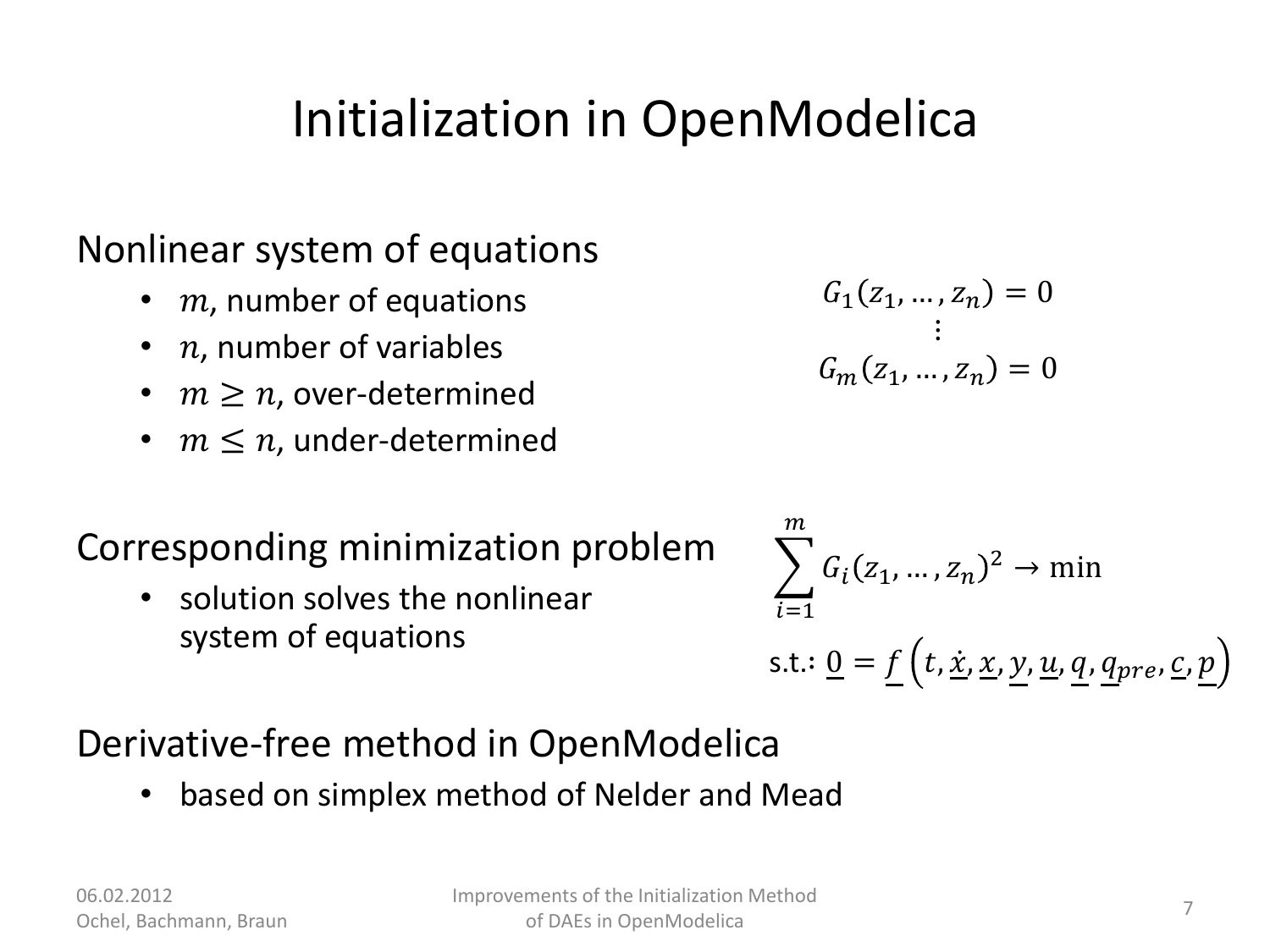#### Initialization in OpenModelica



06.02.2012 Ochel, Bachmann, Braun Improvements of the Initialization Method of DAEs in OpenModelica 8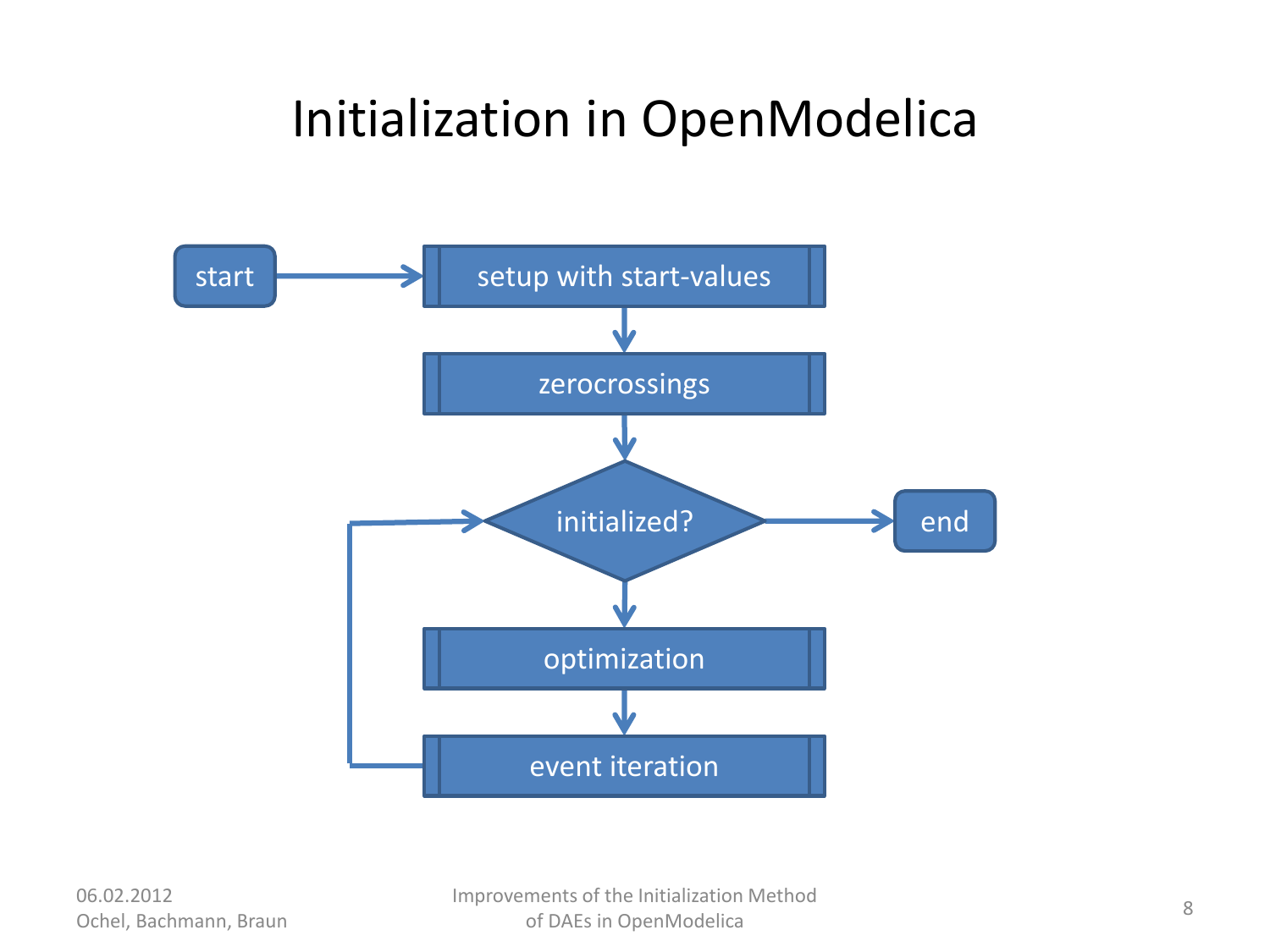## Full Support of Start-Values

#### **initial equation/algorithm**

equations are valid at the end of the initialization

#### **attribute: start**

guesses are valid at the beginning of the initialization

$$
z_i - \text{start}(z_i) = 0
$$

$$
G_1(z_1, ..., z_n) = 0
$$
  
 
$$
\vdots
$$
  
 
$$
G_m(z_1, ..., z_n) = 0
$$

 $\min \{\lambda \} G_i^2 + (1 - \lambda) \sum (z_i - \text{start}(z_i))^2$ i  $\overline{m}$  $i=1$ s.t.: <u>0</u> =  $f(t, \underline{\dot{x}}, \underline{x}, y, \underline{u}, q, q_{pre}, \underline{c}, p)$ **resulting optimization:**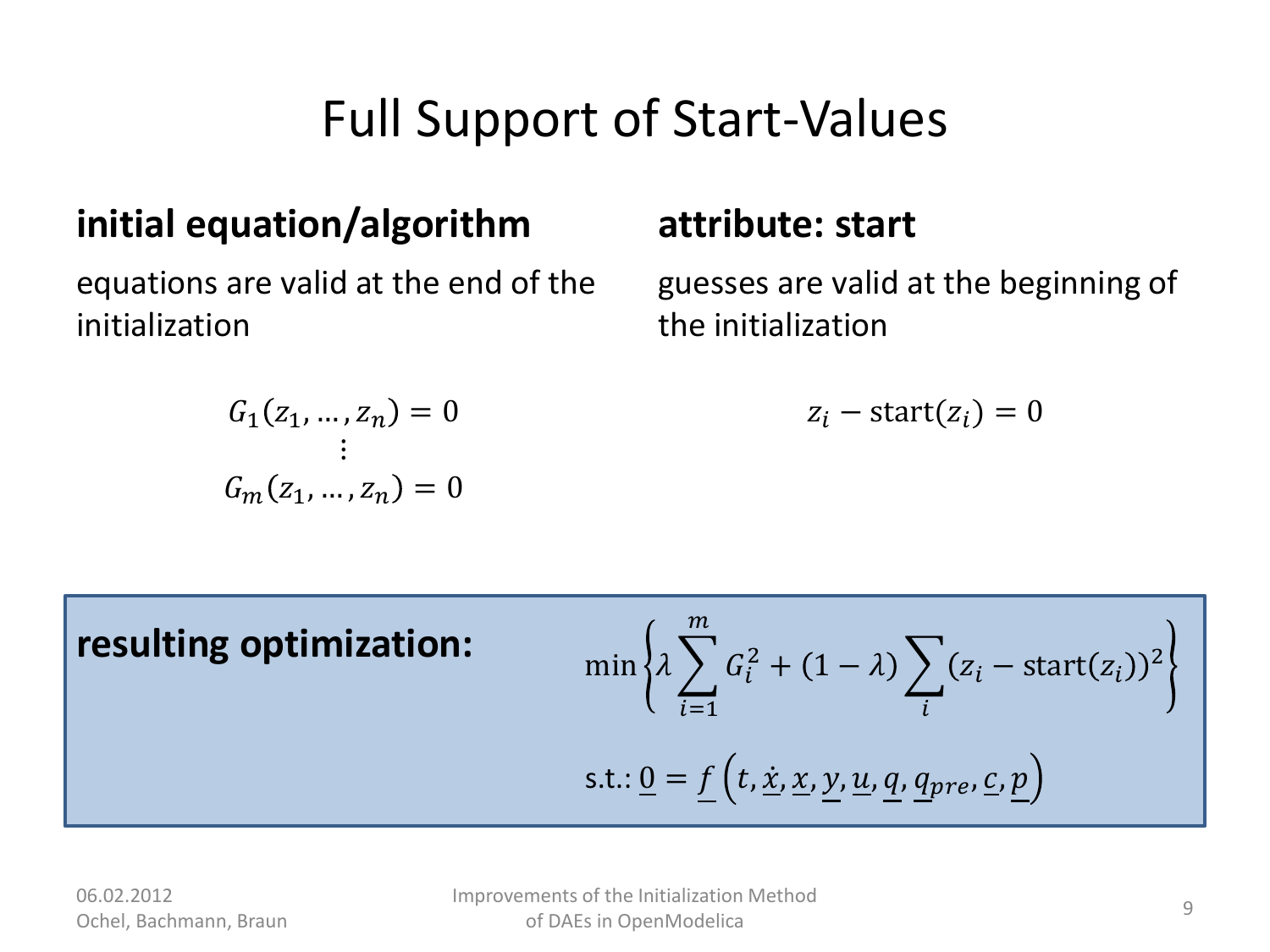### Full Support of Start-Values

model StartValue Real x; Real y(start=-3); initial equation  $x^2 = 10$ ; equation  $der(x) = time;$  $y = x;$ end StartValue;

| $\overline{var}$ | expected solution   solution 2 |               |
|------------------|--------------------------------|---------------|
| X                | $-\sqrt{10}$                   | $\sqrt{10}$   |
|                  | $-\sqrt{10}$                   | $\sqrt{10}$   |
|                  | <b>OpenModelica</b>            | <b>Dymola</b> |

$$
\min\left\{\lambda \sum_{i=1}^{m} G_i^2 + (1 - \lambda) \sum_{i} (z_i - \text{start}(z_i))^2\right\}
$$
  
s.t.: 
$$
\underline{0} = \underline{f}\left(t, \underline{x}, \underline{x}, \underline{y}, \underline{u}, \underline{q}, \underline{q}_{pre}, \underline{c}, \underline{p}\right)
$$

Improvements of the Initialization Method of DAEs in OpenModelica 10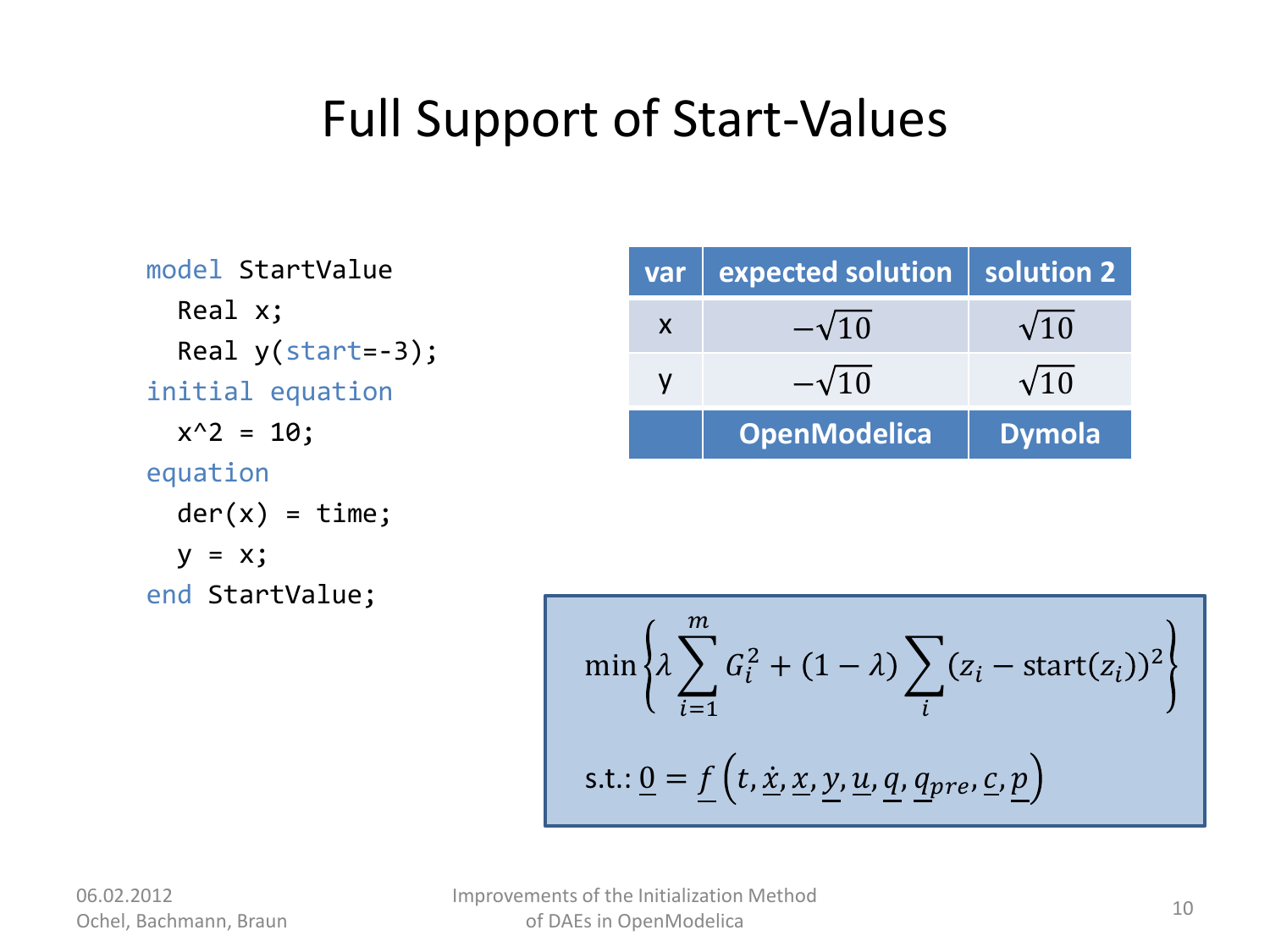### Under-Determined Initialization

Fewer equations than unfixed states/parameters:

- $\Rightarrow$  Mechanism to auto-fix free states/parameters
- 1. Symbolic analysis of dependencies
	- $\Rightarrow$  future work
- 2. Numerical analysis of dependencies
	- $\Rightarrow$  implemented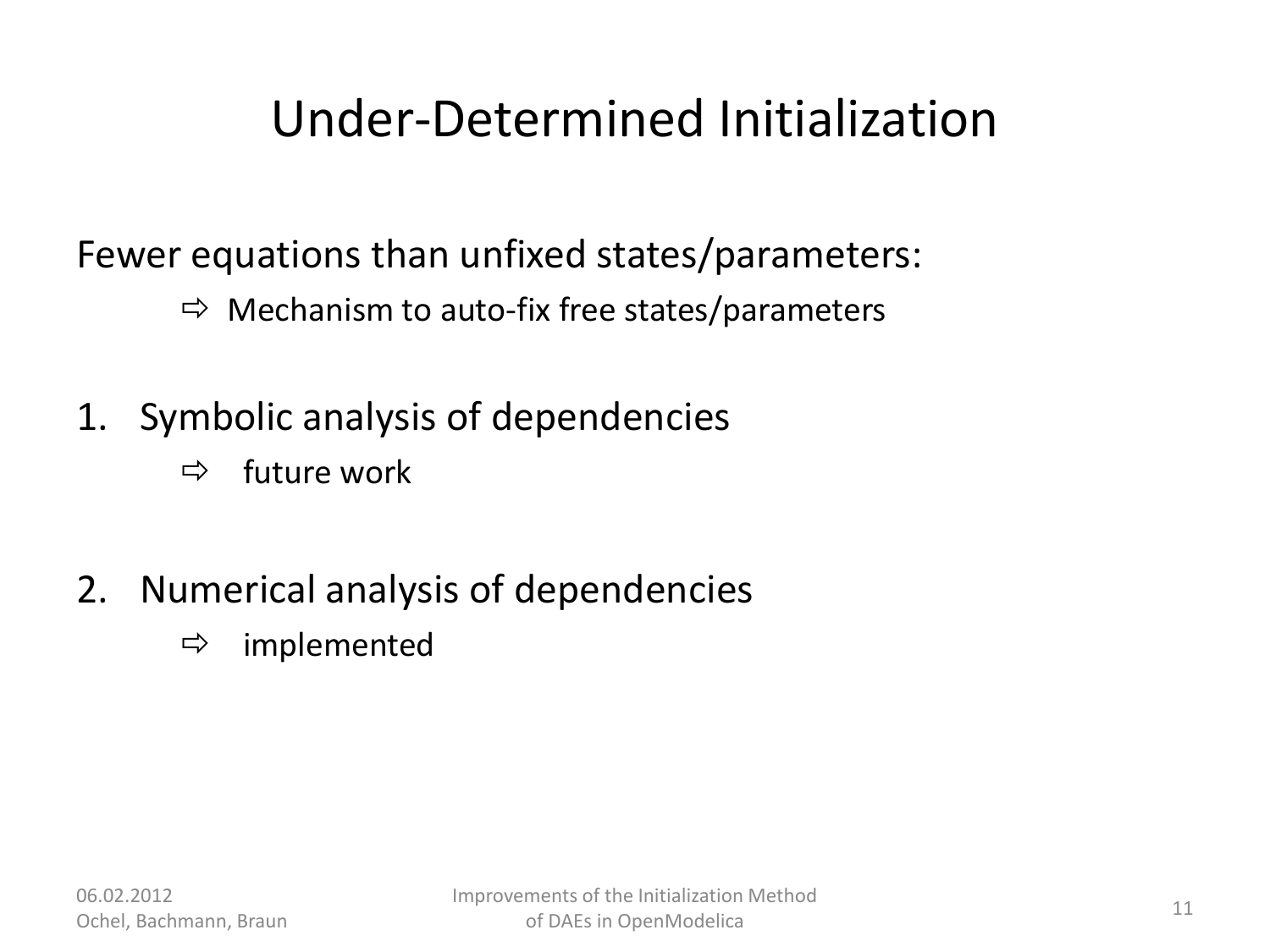Initialization 
$$
\Leftrightarrow 0 = \min\{F(\underline{z})\}
$$

\ns.t.:  $\underline{0} = \underline{f}(t, \underline{x}, \underline{x}, \underline{y}, \underline{u}, \underline{q}, \underline{q}_{pre}, \underline{c}, \underline{p})$ 

$$
F(\underline{z}) = \lambda \sum_{i=1}^{m} G_i^2 + (1 - \lambda) \sum_i (z_i - \text{start}(z_i))^2
$$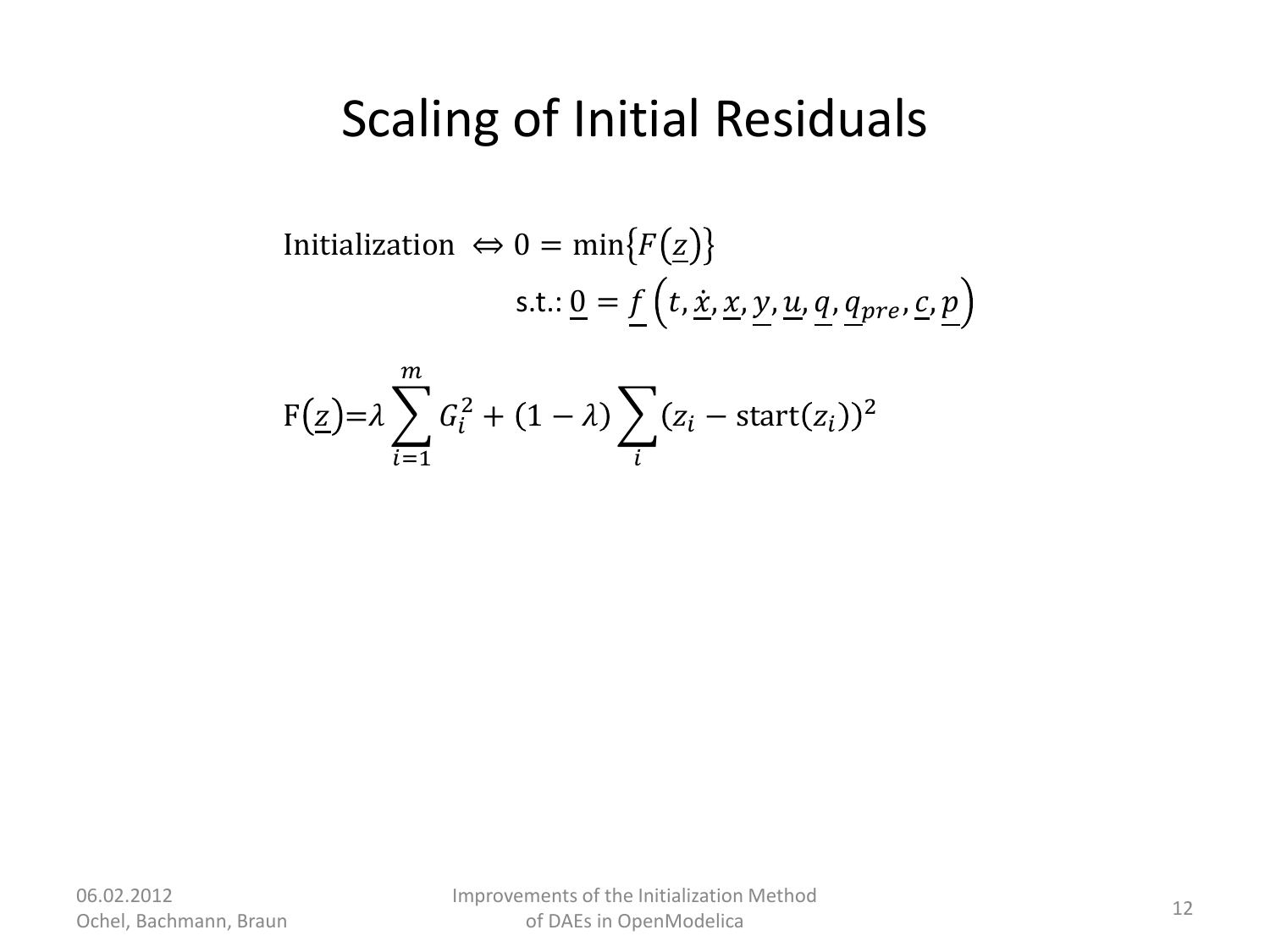Example:  $F(z_1, z_2)$ 

$$
(z_2) = (z_1 - 10^{-6})^2 + (z_2 - 10^6)^2
$$
  

$$
G_1 \qquad G_2
$$

- $F(10^{-6}, 10^6) = 0$
- $F(1.1 \cdot 10^{-6}, 10^{6}) = 10^{-14}$
- $F(10^{-6}, 1.1 \cdot 10^{6}) = 10^{10}$  10% deviation in  $z_2$
- 10% deviation in  $z_1$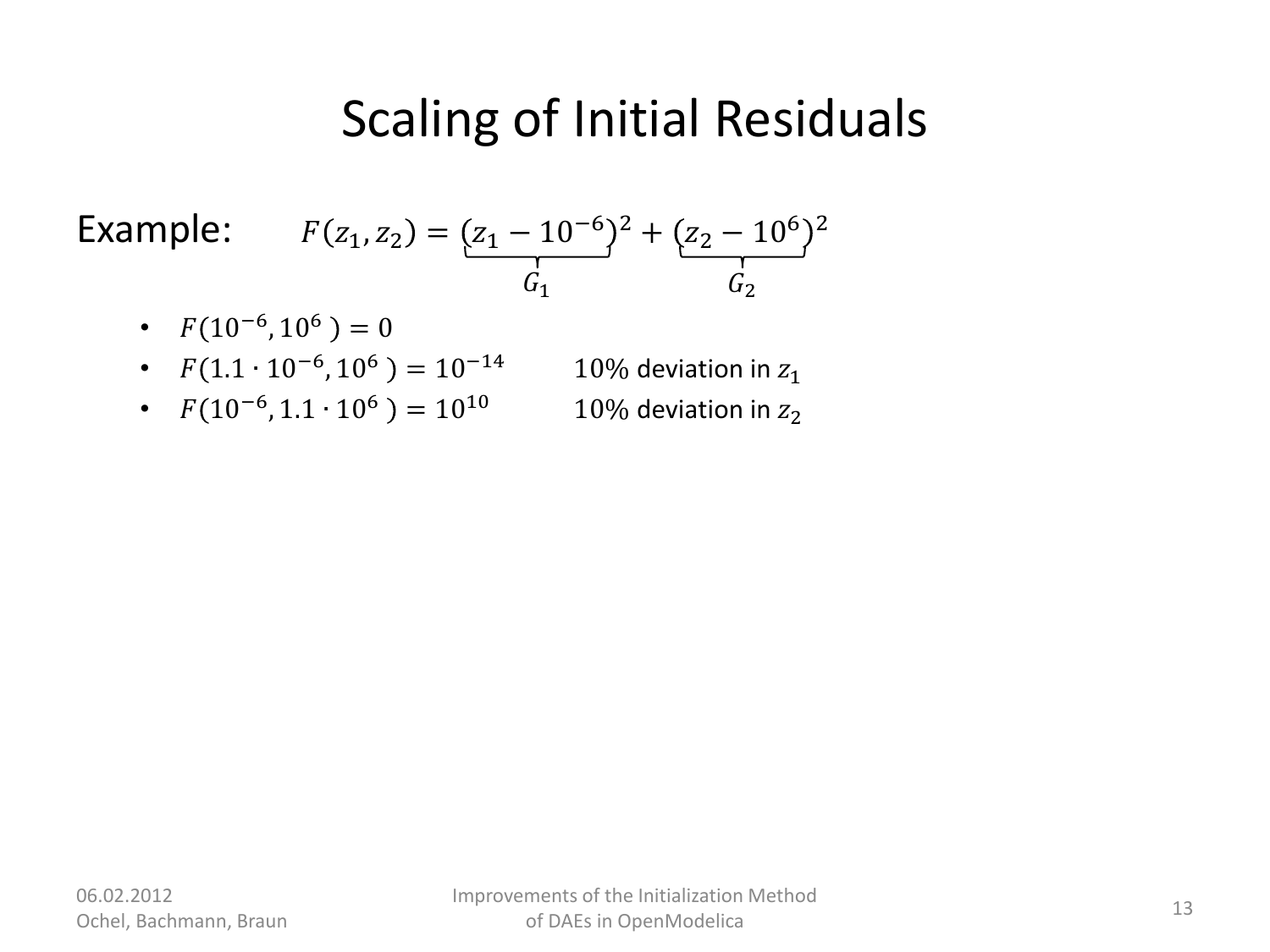Example: 1

$$
F(z_1, z_2) = \underbrace{(z_1 - 10^{-6})^2 + (z_2 - 10^6)^2}_{G_1}
$$

- $F(10^{-6}, 10^6) = 0$
- $F(1.1 \cdot 10^{-6}, 10^{6}) = 10^{-14}$ 10% deviation in  $z_1$
- $F(10^{-6}, 1.1 \cdot 10^{6}) = 10^{10}$  10% deviation in  $z_2$

With Scaling:  $\qquad \tilde{F}(\underline{z}) = \lambda \sum_{i=1}^{m} K_i^{-1} \cdot G_i^2 + (1 - \lambda) \sum_i K_i^{-1} \cdot (z_i - \text{start}(z_i))^2$ i  $\overline{m}$  $i=1$ 

- $\tilde{F}(10^{-6}, 10^{6}) = 0$
- $\tilde{F}(1.1 \cdot 10^{-6}, 10^{6}) = 0.1$ 10% deviation in  $z_1$
- $\tilde{F}(10^{-6}, 1.1 \cdot 10^{6}) = 0.1$  10% deviation in  $z_2$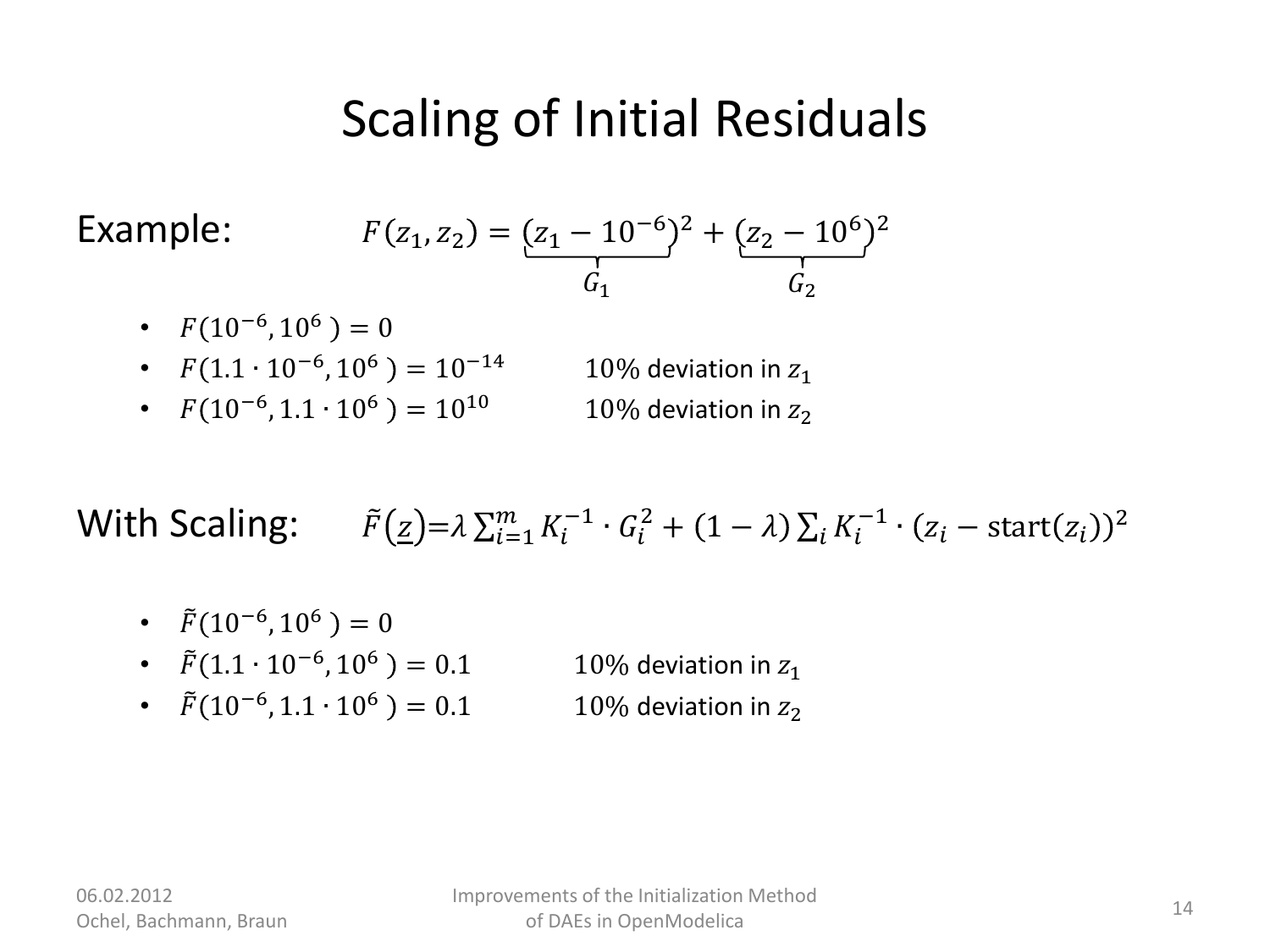Example:  $\tilde{F}(z_1, z_2) = K_1^{-1} \cdot (z_1 - 10^{-6})^2 + K_2^{-1} \cdot (z_2 - 10^6)^2$ 

How to choose  $K_i^{-1}$ ? (linear dependencies of one variable)

- $K_1$  = nominal( $z_1$ )
- $K_1$  = nominal( $z_2$ )

#### How to handle in general?

- nonlinear equations
- multiple dependencies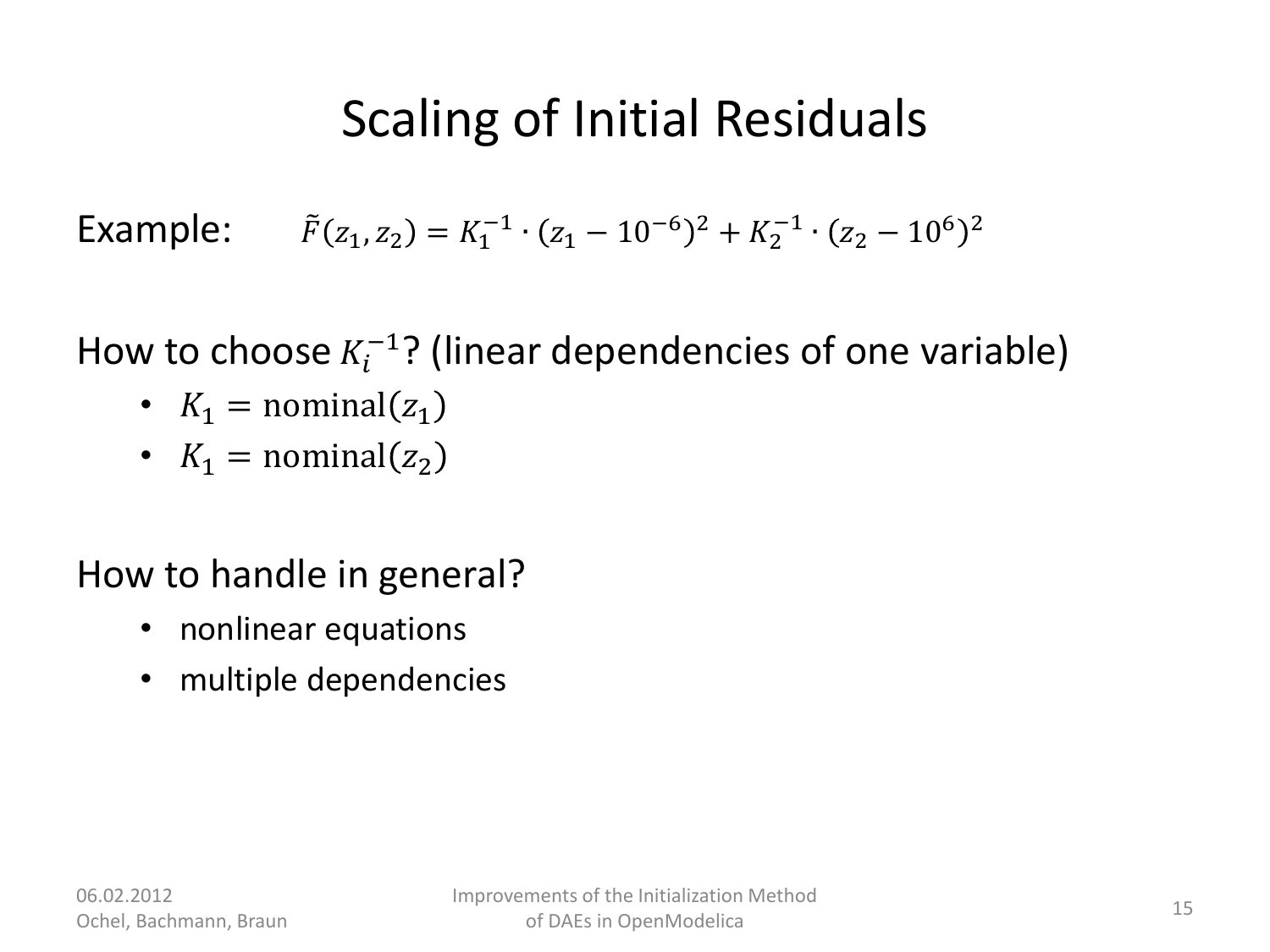How to choose scaling coefficients in general?

$$
\tilde{F}(\underline{z}) = \lambda \sum_{i=1}^{m} K_i^{-1} \cdot G_i^2 + (1 - \lambda) \sum_i K_i^{-1} \cdot (z_i - \text{start}(z_i))^2
$$

$$
K_i = \max_j \left\{ \text{nominal}(x_j) \cdot \left| \frac{\partial G_i \left( \text{nominal}(x) \right)}{\partial x_j} \right|, Kmin \right\}
$$
\n(derived from differential error analysis)

*Kmin*, heuristically treatment for small  $K_i$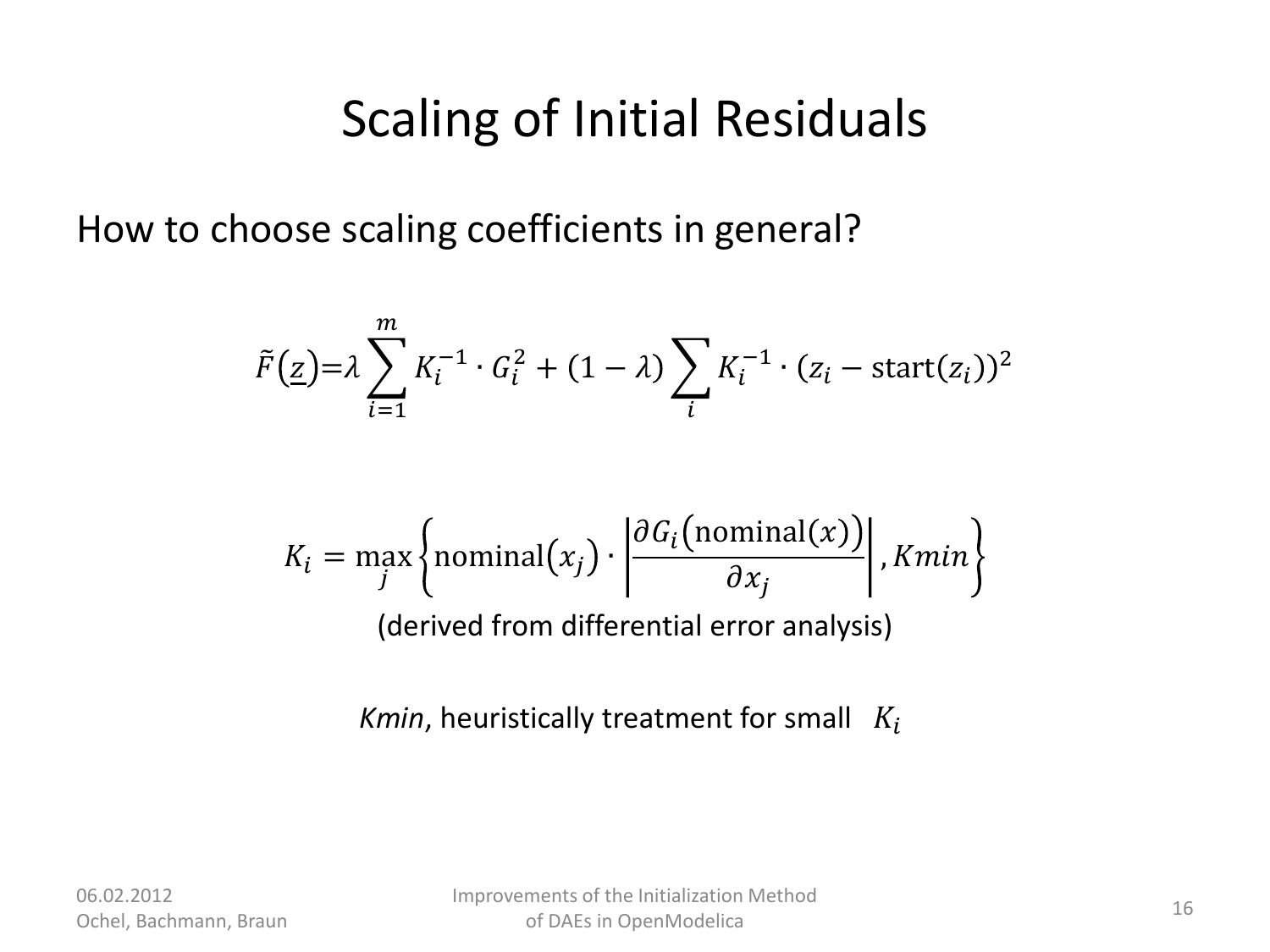## **Conclusions**

- Reliable initialization of standard models (OMC test suite)
- Initialization of consistent over-determined systems
- Initialization of under-determined systems
- Full support of start values for all variables
	- see Modelica specification
- Numerical improvements by robust scaling techniques
- First tests with real-world-problems:
	- First tests with models from Siemens Power library successfull